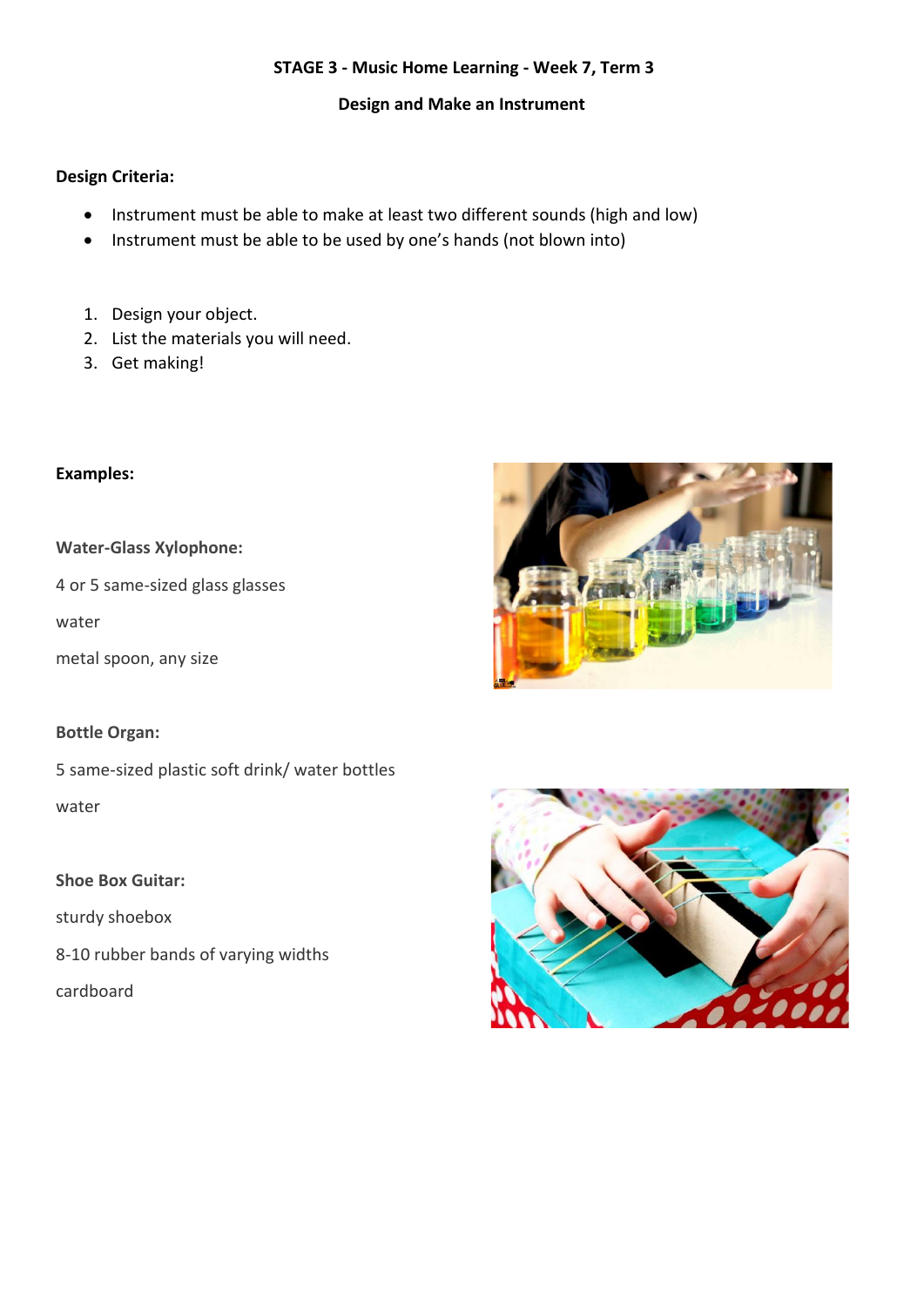# **Maurice Ravel (1875 - 1937)**

Maurice Ravel was born in France close to the Spanish border. His Spanish mother was an amateur musician and his father was aninventor of engines and machines. The family moved to Paris when Maurice was only months old but his mother's Spanish heritage and father's mechanical brain greatly influenced Ravel and nowhere more so that in his Bolero composition of 1928.

Ravel had piano lessons from the age of 6 and progressed quickly performing in public at the age of 14 and eventually studying at the Paris Conservatoire.

He found himself at the top of the French music scene. His experiences during the war had added a touch of melancholy to his music which, coupled with his unique rhythmic energy and luscious orchestrations appealed to many.

Ravel died in 1937 after five years of declining health. He is now considered to be one of France's greatestever composers and until recently was the highest earning French musician of all time, out-earning even Elvis Presley!

# **Ravel's Bolero (1928)**

Bolero is the longest single-idea crescendo in the history of music. It is the most repetitive piece ever written and it divides opinion unlike any other work. Generally, audiences love it!

Bolero was originally commissioned as a one-act ballet for the famous Russian ballerina Ida Rubinstein and whilst these days it is rarely danced, the music is now Ravel's most famous composition by far.

The piece consists of one repeating bassline, one repeating rhythm and two melodies that alternate. Each time either melodyis heard it is given to a new combination of instruments and theaccompaniment around it grows thicker and louder. At a crucial point towards the end the whole piece is transposed up a thirdbriefly before collapsing back down to C for an enormously exciting close.

## **Questions**

- 1. What experience did Ravel have that added a ' touch of melancholy' to his music?
- 2. By whom was Bolero originally commissioned?



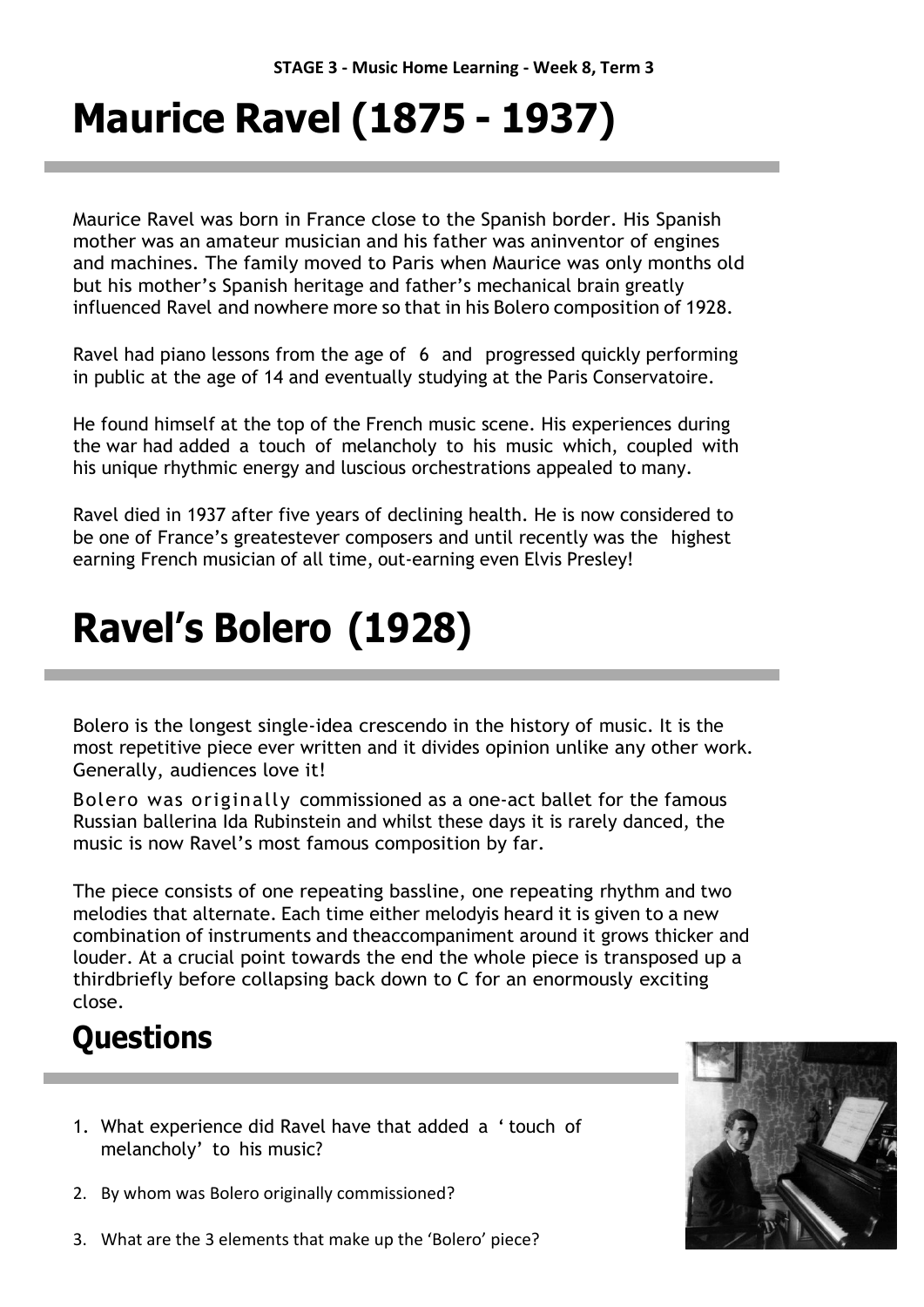#### **STAGE 3 - Music Home Learning - Week 9, Term 3**

Cut and past the instruments into the correct sections of the orchestra. Use the picture below as a guide.<br>
The Symphony Orchestra



### **Orchestral Instruments**



**G** teachstarter

The Symphony Orchestra